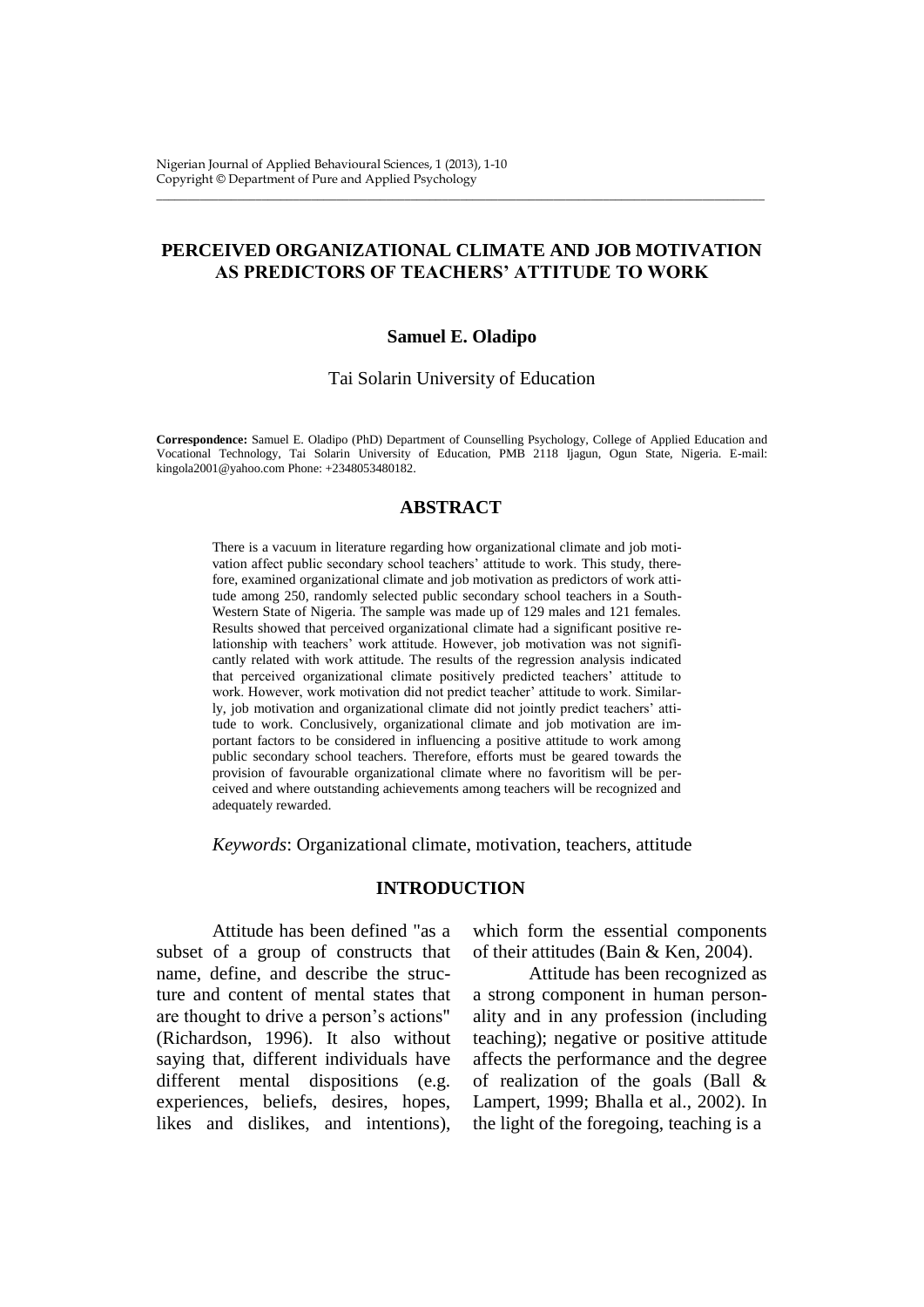professional field; and teachers' beliefs, experiences, and perceptions have deeper influence upon their teaching practices as well as their attitude towards their profession.

Teachers are an essential determining factor in the process of education and it is only logical to assert that positive attitude of teachers towards their profession will define the parameters of teaching and learning. In other words, teachers with positive attitude would most likely contribute more competently to the process of education of the students than teachers with negative attitude (Brown & Richard, 2008). Teaching, as a profession, has been referred to as an art and the quality of the output of every teacher (i.e. teaching) depends mainly on the passion, dedication and devotion of such a teacher towards his duty (Bhalla, Jajoo & Kalantri, 2002). At any level of teaching, the quality of the teaching programme is directly proportional to the quality of its teachers. Thus, the importance of teachers in the realization of educational goals and national development of any nation cannot be over emphasized.

Brown et al. (2008) asserted that, professional attitude is a significant predictor of good teaching practices and teachers with positive attitude towards teaching are able to teach effectively and they manage the process of teaching and learning competently. These researchers were also quick to point out that, there are several contextual and dispositional factors that can predict the kind of attitude a teacher puts up. Some of these factors have been identified as individual personality make-up, locus

of control, organizational climate, motivation etc.

However, a gap is noticeable in literature, in the sense that, it is not known how the factors of organizational climate and job motivation have affected the attitude of public secondary school teachers within the Nigerian context. The purpose of this study, therefore, was to investigate the predictive strength of organizational climate and job motivation on attitude of public secondary school teachers to work.

The present study will not only bridge the gap in literature, but also inform policy reformulation in order to motivate public secondary school teachers to exhibit better attitude to work. It will also form a primary date for further studies on the issue of teachers' attitude to work.

Organizational climate, in this study, refers to a set of measurable properties of the work environment that are perceived by the workers as influencing and motivating their work behaviour. It includes management or leadership styles, participation in decision making, provision of challenging jobs to employees, reduction of boredom and frustration, provision of benefits, personnel policies, and provision of good working conditions and suitable career ladder.

Motivation on the other hand has been defined as the psychological process that gives behavior purpose and direction (Kreitner, 1995); a predisposition to behave in a purposive manner to achieve specific, unmet needs (Buford, Bedeian & Lindner, 1995); an internal drive to satisfy an unsatisfied need (Tracy, 2000); and the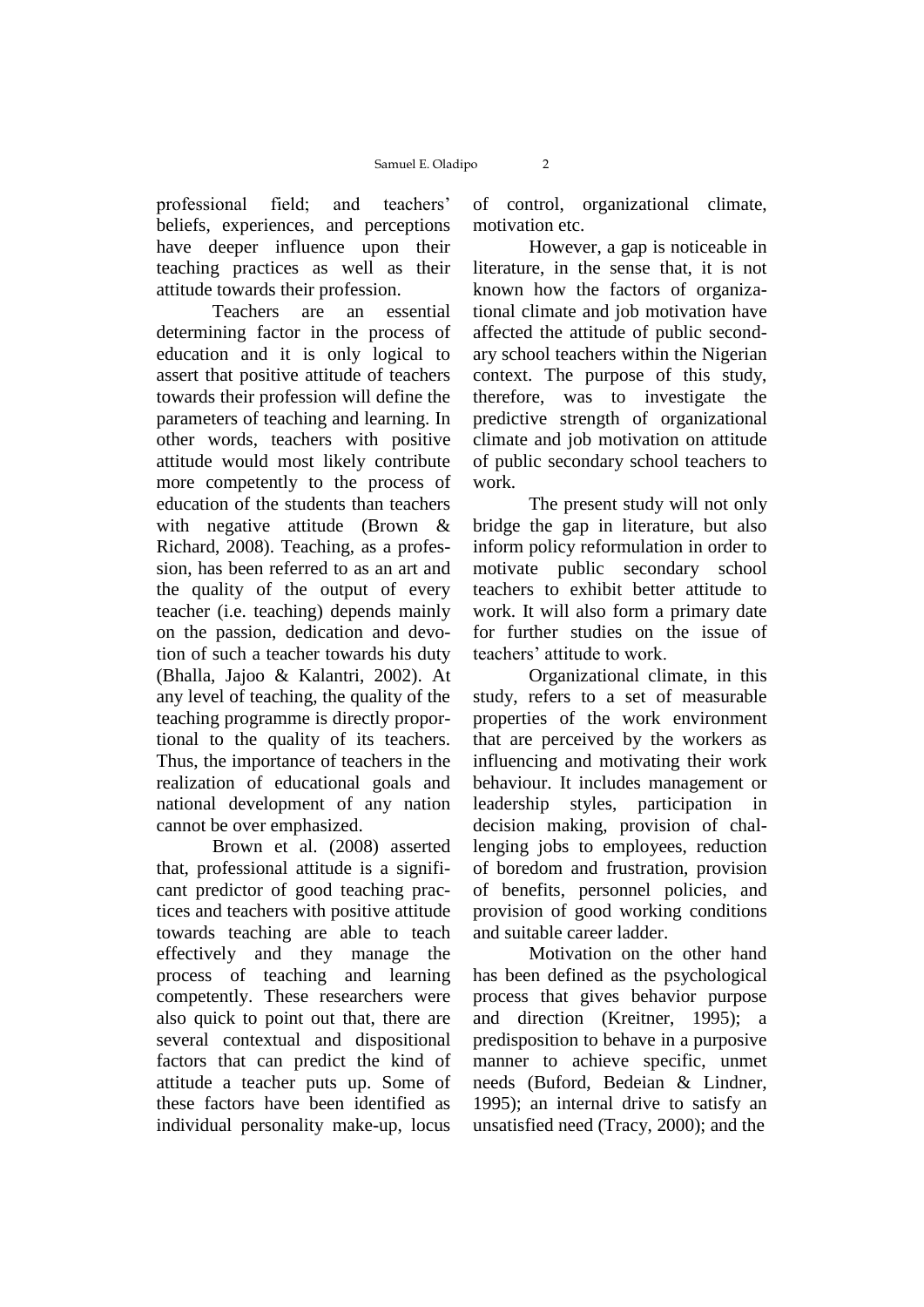will to achieve (Bedeian, 1993). For the purpose of this study, job motivation is defined as the job force within the organization or job environment that have been consciously put in place in order to drive individuals to accomplish personal and organizational goals.

The need for teacher motivation cannot be overemphasized. Smith (1994) asserted that motivated employees (including teachers) help organizations survive. Previous research has confirmed (Scott, Sperling, McMullen & Wallace, 2003) that effective reward programs contribute to overall organization effectiveness and that an organization's rewards structures, motivational programs and policies influence employees' engagement and commitment to the organization. The converse can be true as well; ineffective reward programs can cause damage to organization effectiveness (Scott et al., 2003). School principals therefore need to understand what motivates employees within the context of the roles they perform in order to be able to provide the necessary school climate that will produce the needed motivation for teachers.

Organizational climate and job motivation are very essential to the continuing growth of educational systems around the world and they rank alongside professional knowledge and skills as the veritable determinants of educational success and performance (Filak & Sheldon, 2003). Perception of an un-conducive organizational climate by the employees (teachers in this case) can lead to a decrease in the workforce productivity, organizational commitment and

commitment to the job (Santhapparaj, Srini & Ling, 2005; Payne & Morrison, 2002).

Motivation to work is very essential in the lives of teachers because it is directly linked to organization profits and the more motivated the employees are, the more differentiated and successful to the organization (Ayeni, 2005). Teacher motivation therefore is anything done to make teachers happy, satisfied, dedicated and committed in such a way that they bring out their best in their places of work and invariably bring greater benefit to both students, their parents and other stakeholders.

## **Theoretical Framework**

Maslow's (1943) theory of motivation formed the theoretical foundation for the study. Maslow's propositions are that man is a wanting being, i.e. his wants are growing continuously even when some wants are satisfied. These diversified human needs are of varied nature and can be arranged in a hierarchy of importance progressing from a lower to a higher order of needs. Since needs have a definite hierarchy of importance according to Maslow; as soon as needs on a lower level (physiological needs) are fulfilled, those on the next level will emerge and demand satisfaction.

There are other needs (security / safety, social, esteem and selfactualization which influence behavior of people (employees) to work. This is the basic feature of Maslow's need hierarchy. Attention to all human needs is essential for motivation of employees. Attention to the provision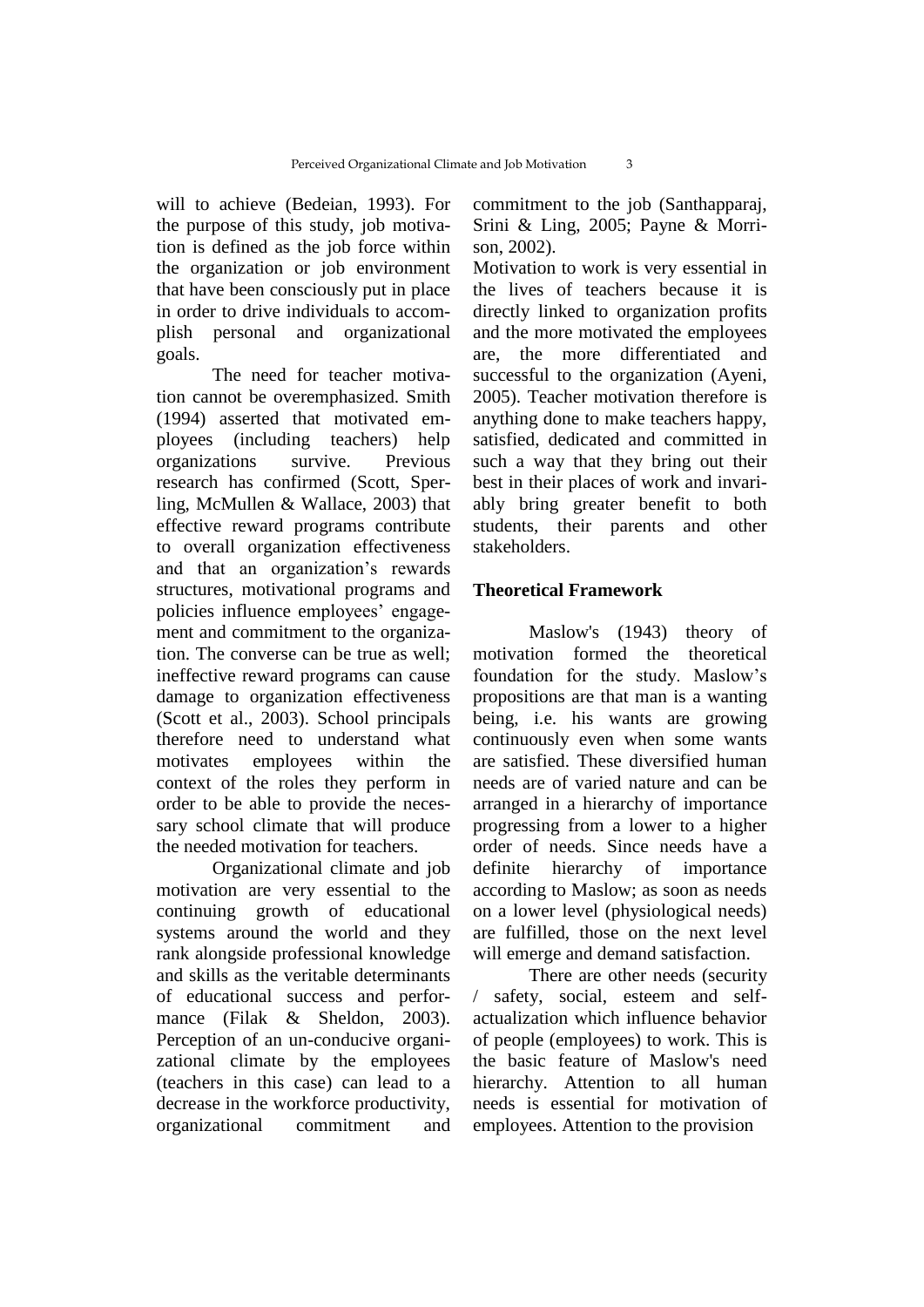of 'bread' (i.e. physiological needs) alone is not adequate for motivating employees. 'Bread' can act as motivating factor when there is no 'bread', but when it is available, its use as motivator comes to an end and other motivators (e.g. security of job, social status, etc.) will have to be introduced for motivating employees. Attention to other needs such as security needs, social needs, esteem needs and selfactualization needs is equally important and essential for the motivation of different categories of employees.

In applying this theory to teachers' motivation, school managements should, therefore, aim at making adequate provision for constant motivation of teachers such that once a need at a particular level is met, the reward system would be such that a motivator towards the next level of need would be introduced. All of these could be built into the organization climate as well as the job motivation plans for teachers with the hope that it will have significant positive effect on their attitude to work.

# **Literature Review**

The reports of researchers (e.g. Lindell & Brandt, 2000; Schneider, Salvaggio & Subirats, 2002) have shown that although members of an organization (in this case, teachers) may have similar perceptions and beliefs. The variance among their perceptions about their organizations may exist; and this variance provides meaningful information about the strength of the organization's climate. Strength of climate is important because it has been shown to relate to

such important organizational outcomes as consistency of customer reports of customer service quality (Schneider et al., 2002; Lindell & Brandt, 2000; Colquitt, Noe & Jackson, 2002). Again, Gonzalez-Roma, Peiro and Tordera (2002) found that strength of climate for innovation moderated the relationship between climate level and organizational commitment.

Together, these findings suggest that, in organizations with stronger climates, consensus among members regarding how the organization operates ultimately enhances the relationship between climate level and outcomes by leading to greater consistency and continuity of member behavior. Practically speaking, when organizational climates are strong, members have a similar understanding of the norms, practices, and expectations associated with climates relating to areas such as safety, service, ethics, and the likelihood of manifesting the right attitude to work would be higher. Sturman, Cheramine and Cashon (2005) emphasized the importance of work characteristics such as organizational climate and job motivation, in examining the stability of performance overtime.

Mueller (2006) observed and noted that a person's attitude to work can define such an individual as reliable, competent and intelligent or as someone who is unreliable. People with negative attitude, will find that their co-workers do not always want to be associated with them, advice or help them. The reason for this is because people don't want negativity to influence their positive behaviour.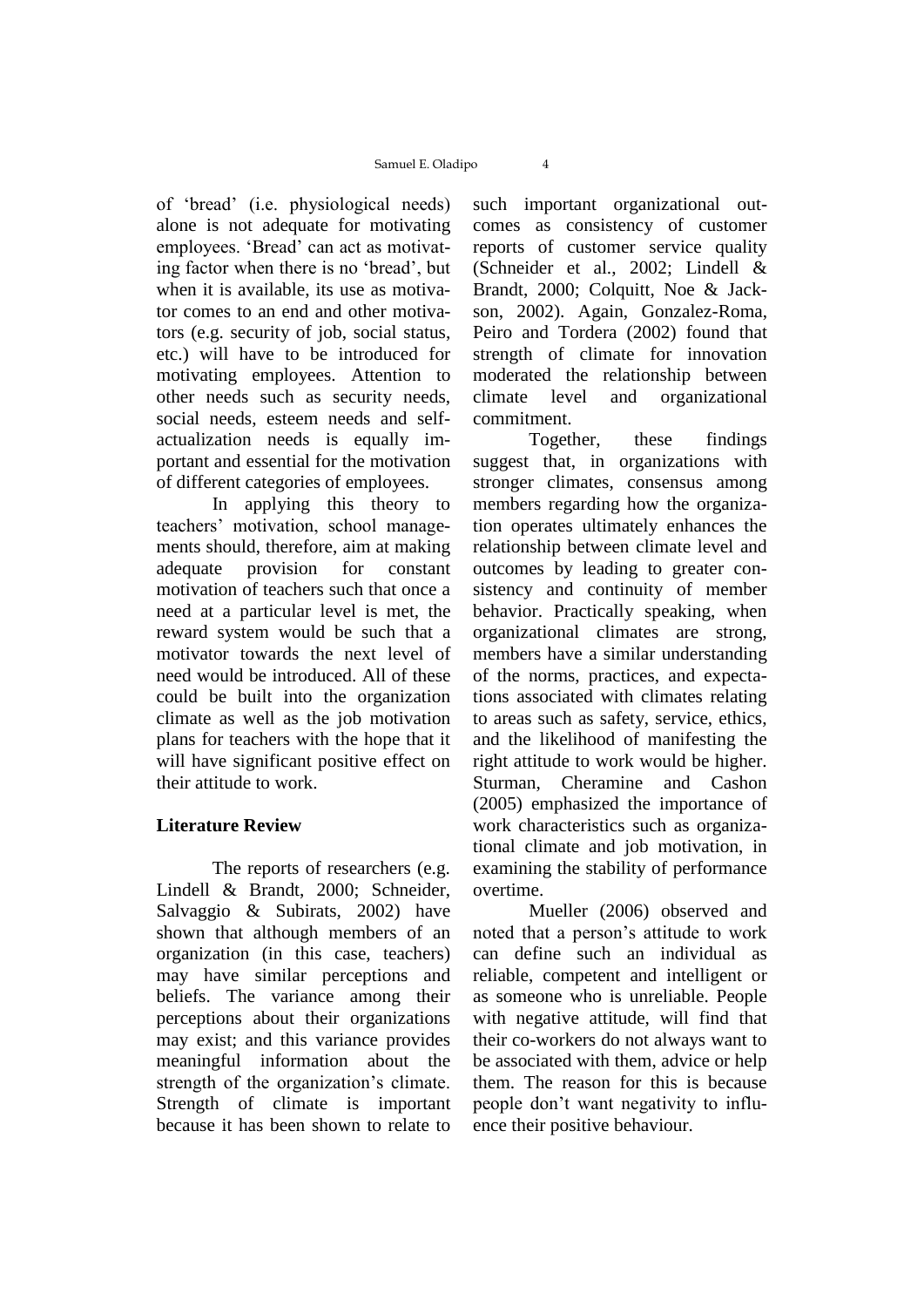Apparently, there is a dearth of literature on teachers' attitude to work and the influence of perceived organizational climate and job motivation, hence the need for this study.

## **Hypotheses**

- 1. There will be significant positive relationships of organizational climate and job motivation with teachers' attitude to work.
- 2. Organizational climate will significantly predict teachers' attitude to work.
- 3. Job motivation will significantly predict teachers' attitude to work.
- 4. Organizational climate and job motivation will have a significant joint influence on teachers' attitude to work.

## **METHODS**

#### **Design and Participants**

The study adopted a cross sectional survey design. Participants in the study were 250 public secondary school teachers who were conveniently sampled from 15 public secondary schools in a state in Western Nigeria. The secondary schools were however, randomly selected from the list of secondary schools that were in the state where the study was carried out. Participants' ages ranged between 25 – 60 years (*M* = 35.42; *SD* = .92). Sample distribution revealed that 129 (51.6%) were males and 121 (48.4%) were females. Categorization according to religious affiliation indicated that 172 (68.8%) were Christians; 76 (30.4%) were Muslims; 1 (0.4%)

practiced traditional religion; and 1 (0.4%) belonged to other forms of religion.

## **Measures**

*Organizational Climate Inventory* (Stern, 1967) was adapted for the purpose of this study to assess the participants' level of perceived organizational climate. It was a 30-item inventory rated on a 4-point scale (rarely occurs  $=1$ ; frequently occurs  $=$ 4). A mean score and scores that are below the mean indicate negative organizational climate, while a score above the mean indicate positive organizational climate. The author reported a reliability coefficient of .94 for the scale. But for this study reliability co-efficient of .73 was established.

*Work Motivation Inventory* was developed by Hall and Williams (1967) to measure the extent to which employees felt motivated on their job. The 40-item scale was rated on a 4 point scale (rarely or none of the time  $= 1$ ; a good part of the time  $= 4$ ). All items in the scale were summed up to get composite scores. Participants who scored above the means were interpreted as having high motivation, while participants who had mean score and below were interpreted as having low motivation. The authors reported a reliability coefficient of .70, but a reliability co-efficient of .65 was established for this study.

*Employees' Attitude Survey,* developed by Van der Linder (2006), was used to measure how employees felt about their job. It was a 20-item scale rated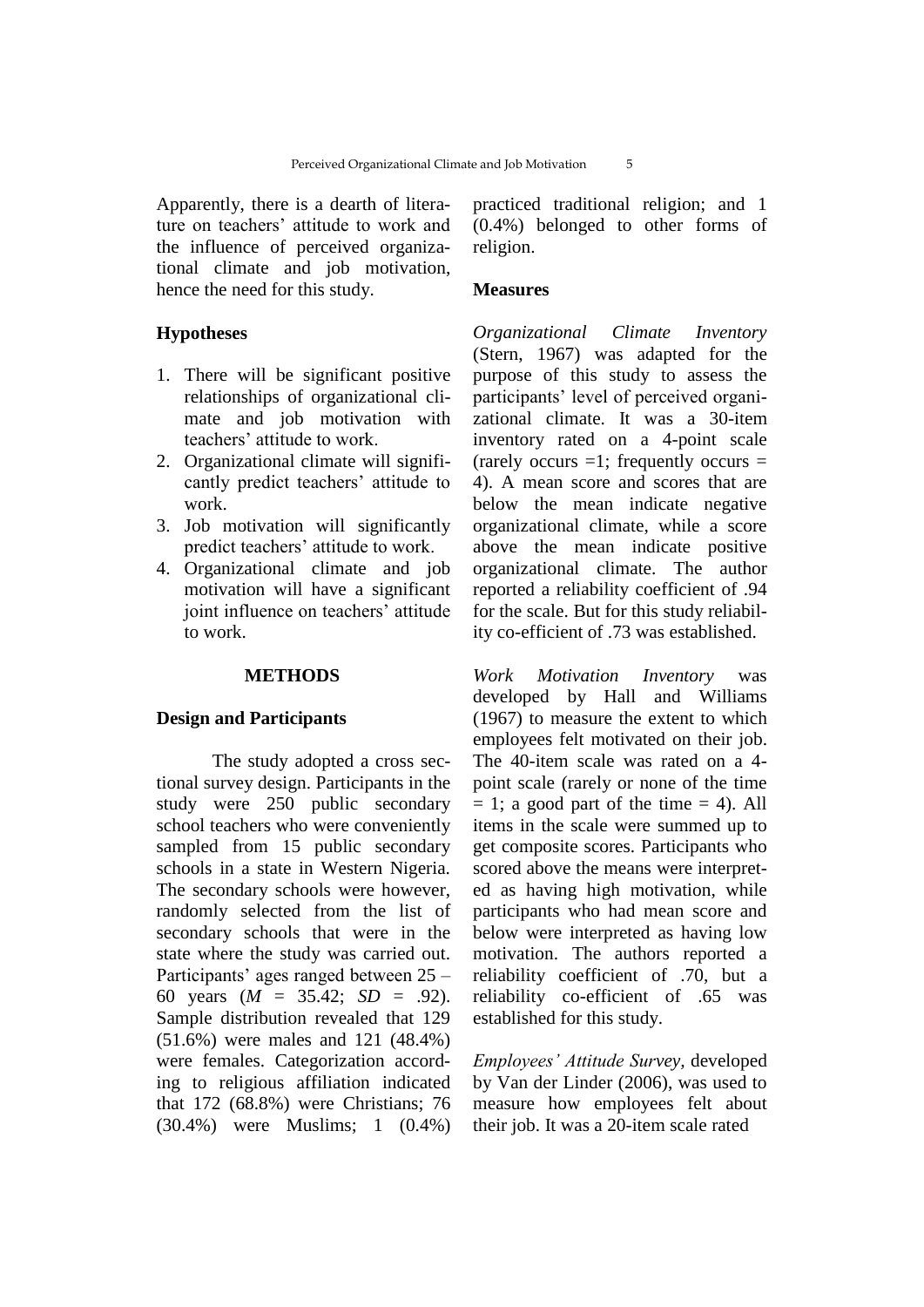on a 5-point scale (Strongly Agree = 1; Strongly Disagree  $= 5$ ). All items in the scale were summed up to get composite scores. Participants who scored above the mean were interpreted as having positive attitude to work, while participants who had mean score and below were interpreted as having negative attitude to work. The author reported a reliability coefficient of .97 for the scale, but for this study a reliability coefficient of .78 was established.

#### **Procedure**

After a random selection of the public secondary schools from which the sample was drawn, the researcher approached each of the school principals to seek for permission to carry out the study in their schools. All of the principals that were approached obliged and created an opportunity to speak with the teachers after the morning assembly. This 'familiarization tour' lasted two weeks. At the end of the 'tour', the research instrument was given to those teachers who agreed to participate in the study. The questionnaires were collected back on

an agreed date. The administration and collection was done within three weeks. At the end of the exercise, out of the 350 questionnaires that were distributed among the 15 secondary schools, 310 were retrieved. Out of the 310 questionnaires retrieved, 250 were found good enough for analysis. 21 were not completely filled, 27 were mutilated and 12 were not filled. The entire study was conducted within 8 weeks.

## **Data Analysis**

Pearson Correlation test was used to test hypothesis 1. To test hypotheses 2 to 4, a multiple regression analysis was conducted.

#### **RESULTS**

Three hypotheses were tested in the study. Table 1 shows the summary of the results of analysis of the first hypothesis and it shows the relationship between organizational climate, job motivation and employees attitude to work, using the Pearson product moment correlation.

Table 1: **Summary of Results Showing the Relationship between Organizational Climate, Job motivation and Employees' Attitude to Work**

| <b>Variables</b>               | N    | M            | <b>SD</b> |                          |   |
|--------------------------------|------|--------------|-----------|--------------------------|---|
| 1. Organizational climate      | 250. | 77.52        | 9.04      | $\overline{\phantom{a}}$ |   |
| 2. Job motivation              | 250  | 104.55 13.10 |           | $.70^{**}$               |   |
| 3. Employees' attitude to work | 250  | 35.46 7.10   |           | $.26^{**}$               | - |

**Note:**  $* p < .05 ** p < .001$ . N = 250.

The first hypothesis stated that there will be significant positive relationship among organizational climate, job motivation and workplace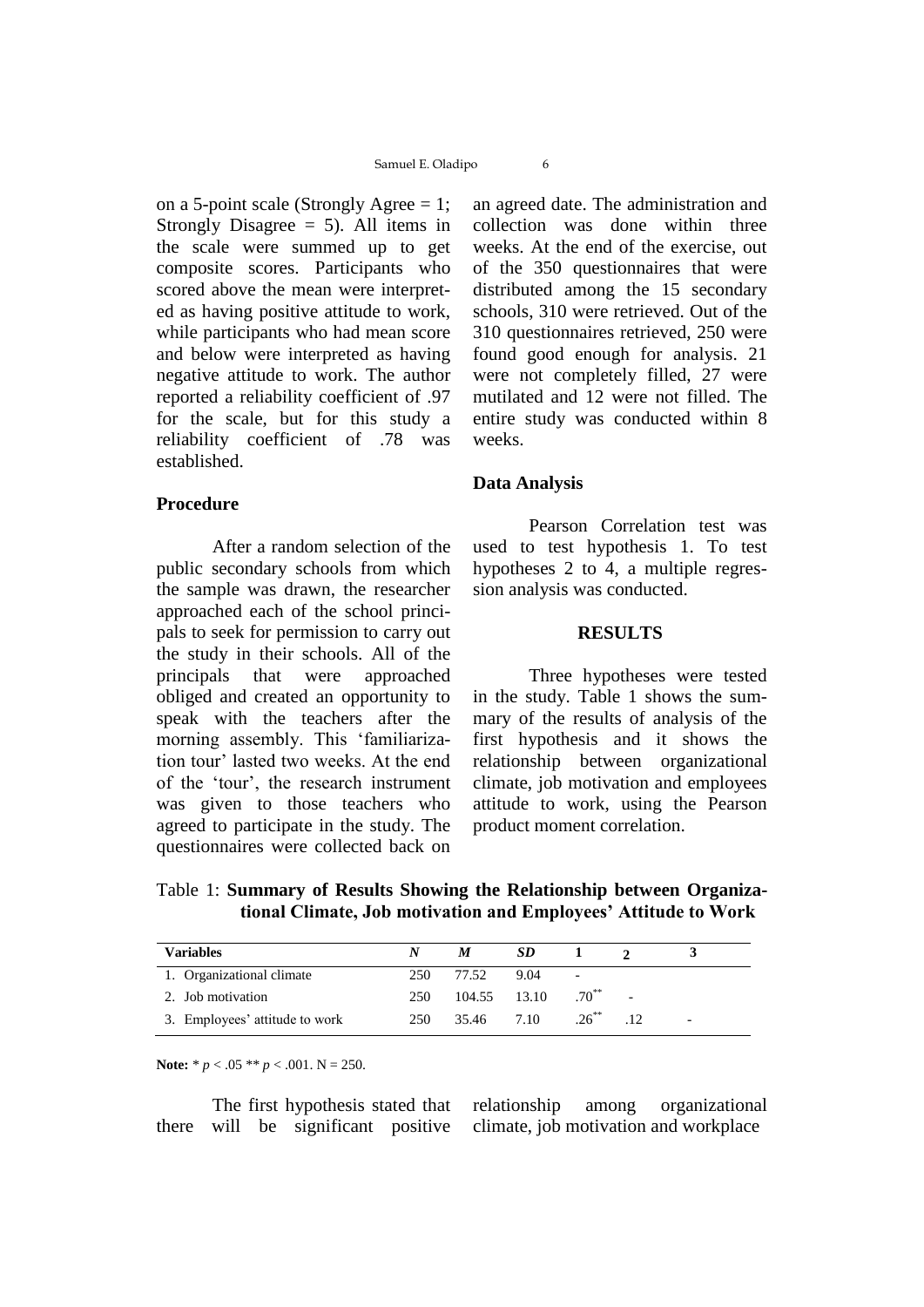attitude. Table 1 shows that organizational climate and job motivation had a significant positive relationship [*r*  $(248) = 70, p < .001$ , Organizational climate and workplace attitude also had a significant positive correlation [*r*  $(248) = 26, p < 0.01$ .

However, the relationship between employees' attitude to work and

their level of job motivation was not significant [*r* (248) =.12, *p* > .05]. This means that for the related variables, an increase in one led to an increase in the other. Therefore, hypothesis 1 is partially accepted since not all the variables are significantly correlated. Table two shows the result of analysis for the second hypothesis.

| <b>Predictors</b>      |        | D. |          |
|------------------------|--------|----|----------|
| Organizational climate | $26**$ |    | $1751**$ |
| Job motivation         |        |    |          |

Note: \*\*  $p < 01$ . N = 250.

The results presented in Table 2 show that organizational climate was a significant predictor of teachers' attitude to work. This implies that organizational climate predicted attitude to work ( $\beta$  = .26, *p* < .01). This result confirmed hypothesis 2. Job motivation did not predict teachers' attitude to work  $(\beta = 12, p > .05)$ . Hypothesis 3 was, therefore, not confirmed by the results in Table 2. Organizational climate and job motivation did not have significant joint influence on attitude to work ( $\beta = .15$ ,  $p > .05$ ). This means that job motivation and organizational climate did not exert a significant joint influence on secondary school teachers' attitude work. Therefore, hypothesis 4 was rejected.

## **DISCUSSION**

The main objective of this study was to investigate organizational climate and job motivation as predictors of attitude to work of public secondary school teachers in one of the Western states of Nigeria. Four hypotheses were tested and the results are discussed in this section.

The first hypothesis which states that there will be a significant positive relationship among organizational climate, job motivation and teachers' attitude to work was confirmed, a significant positive relationship existed between these variables (except between work attitude and work motivation). It thus follows that each of these variables has significant relationship and can influence one another. This finding is in line with the work of Stoke (2004) who reported that there is a correlation between organizational climate, workers motivation and employees' attitude of employees to work. Stoke (2004) went further to explain that the attitude of an employee towards the organization and members of the organization depends on how happy he or she is in that organization and the rate at which he is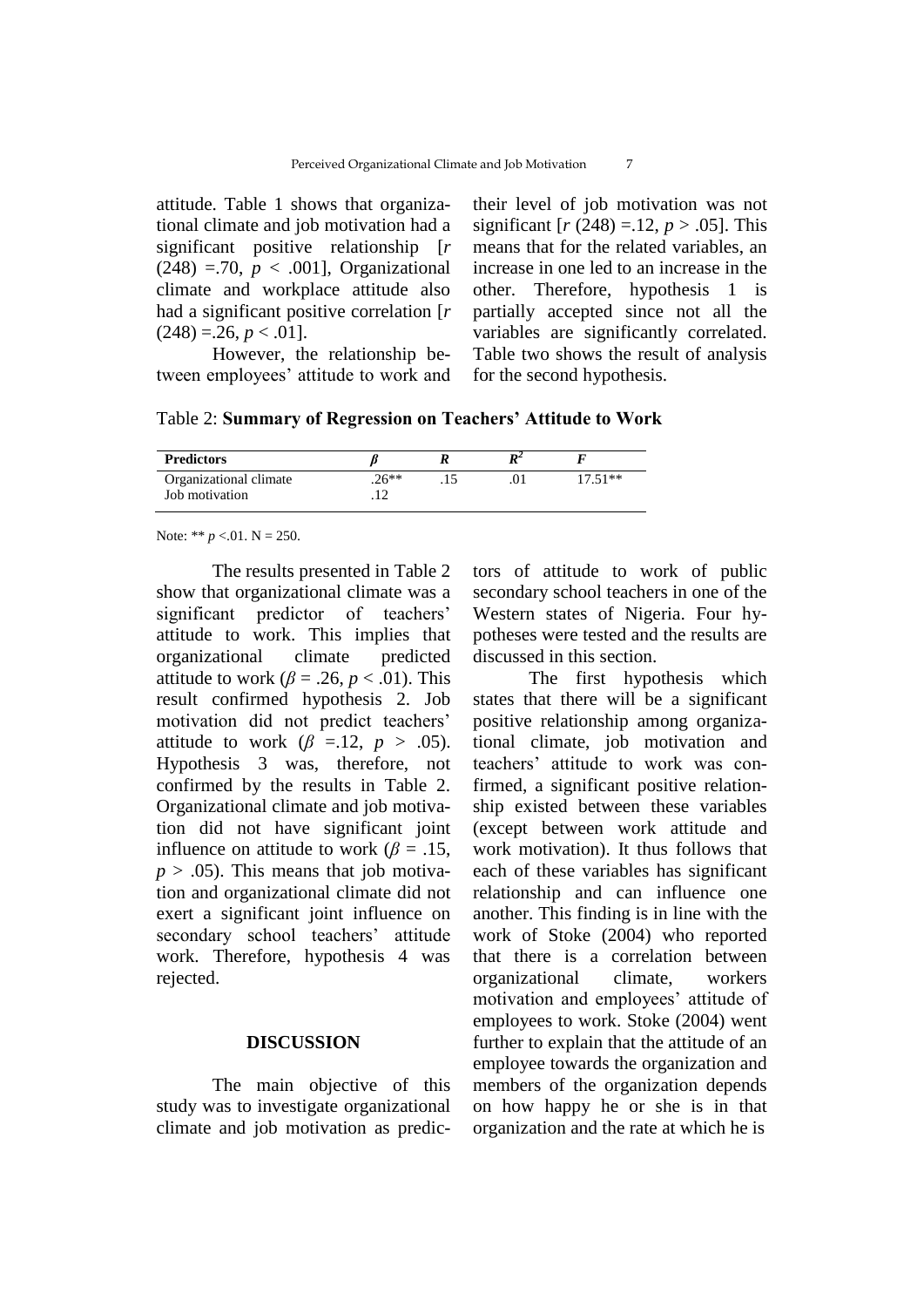being rewarded for his efforts. Therefore, the deduction is that, the more teachers perceive a favorable organizational climate and sufficient motivation, the more they display better attitude to work.

The second hypothesis which states that organizational climate will significantly predict employees' attitude to work was confirmed i.e. the more teachers perceive a conducive working environment, the better their attitude towards their work. This finding is in line with the findings of Peek (2003) and Allen (2003) who reported that employees' attitude to work is significantly influenced by the organizational climate. Especially, when employees perceive that the organizational climate is favorable. This seems logical in the sense that when an individual perceives that all (or most) of the things he needs in the working environment are available, the probability is higher that such an individual will be motivated to work. The contrary will be the case if the environment is perceived as not conducive. Nobody would like to work in an environment where things are not working, where one has to struggle to get whatever one needs to work with or where sometimes those tools to work with are not even available.

The third hypothesis which stated that job motivation will significantly predict teachers' attitude to work was not confirmed. The fourth hypothesis expected a significant influence of perceived organizational climate on teachers' work attitude was also rejected. Though there is a dearth of literature in this area, it is only

logical to explain that, when workers perceive a positive organizational climate and sufficient work motivation, the possibility of manifesting positive attitude to work will most likely be higher and the truth is also the case in the opposite.

#### **CONCLUSION**

The result of this study showed that there is a significant relationship between organizational climate, job motivation and teachers' attitude to work. Organizational climate work motivation significantly jointly predicted public secondary schools' teachers' attitude to work. It is therefore recommended that in order to elicit positive attitude to work among secondary school teacher, school principals should begin to repackage their school environment and also create more motivation for teachers. It needs to be mentioned however that a major limitation of this present study is the dearth of literature on the subject of investigation. Future research could therefore be focused on this research area.

#### **REFERENCES**

- Allen, D. K. (2003). Organizational climate and strategic change in higher education: Organizational insecurity. *Higher Education*, *46(1),* 6192 - 6209.
- Ayeni, A. J. (2005). The effect of principal's leadership styles on motivation of teachers for job performance in secondary schools in Akure South Local Government.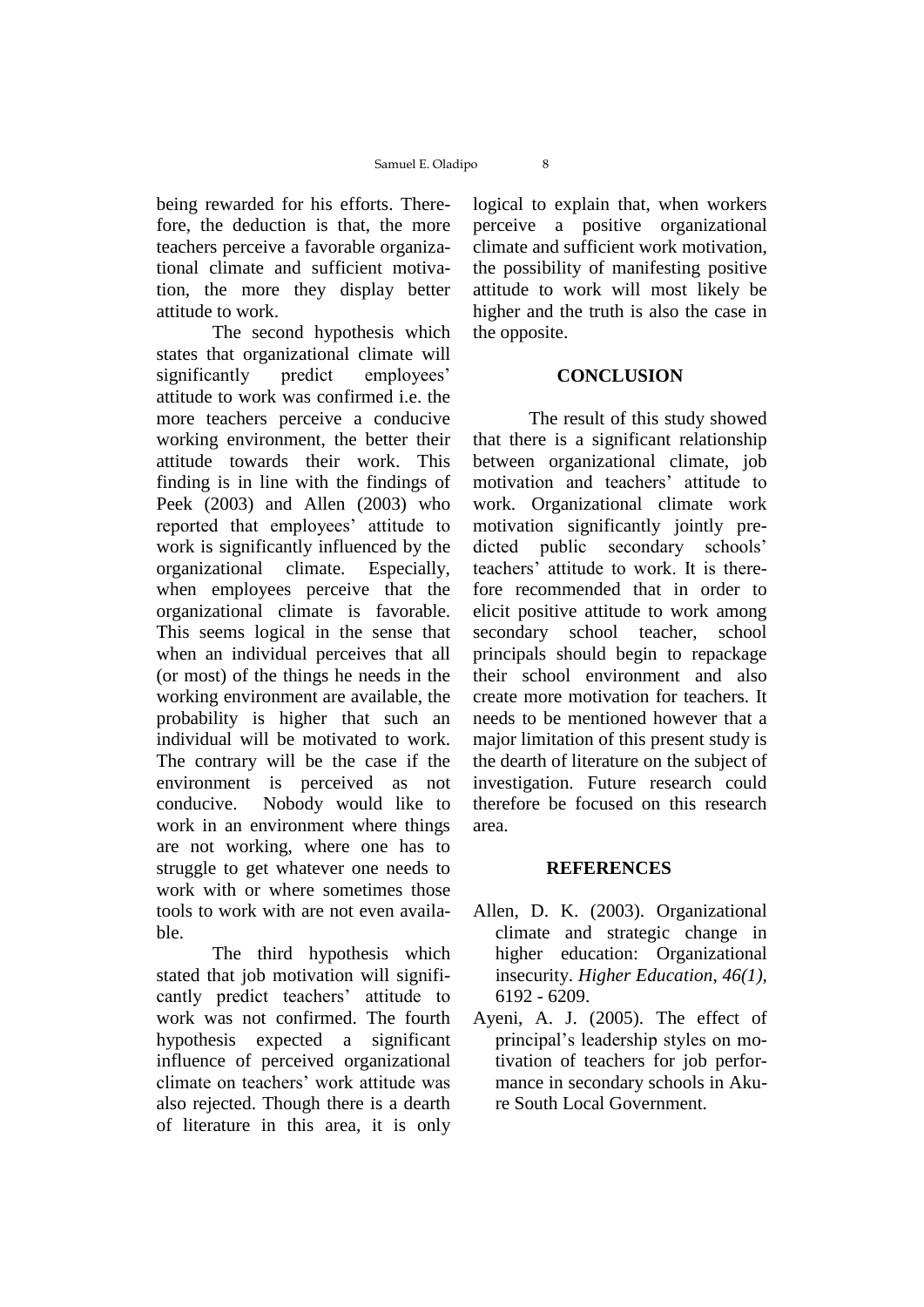Unpublished Masters' Thesis, Obafemi Awolowo University, Ile-Ife.

- Bain, K. (2004). *What the best college teachers do.* Cambridge: Harvard University Press,
- Ball, D. B., & Lampert, M. (1999). *Multiples of learning issues in education research: Problems and possibilities*. New York: Jossey-Bass.
- Bedeian, A. G. (1993). *Management*  $(3<sup>rd</sup>$  edn.). New York: Dryden Press.
- Bhalla, A., Jajoo, U. N., & Kalantri, S. P. (2002). Attitude of teachers towards teaching. *Journal of Association of India Physicians*, *50,* 1405 – 1408.
- Brown, J. S., & Richard, A. (2008). Minds on fire: Open education, the long tail, and learning. *Educational Review*. Retrieved on 30 July, 2013 from

http://net.educause.edu/ir/library/pd f/ERM0811.pdf

- Buford, J. A., Jr., Bedeian, A. G., & Lindner, J. R. (1995). *Management in extension* (3<sup>rd</sup> edn.). Columbus, Ohio: Ohio State University Extension.
- Colquitt, J. A., Noe, R. A., & Jackson, C. L. (2002). Justice in teams: Antecedents and consequences of procedural justice climate. *Personnel Psychology, 55,* 83 – 109.
- Filak, B., & Sheldon, M. (2003) Student psychological need satisfaction and college teacher-course evaluations. *Educational Psychology*, *23,* 235 - 247.
- Gonzalez-Roma, V., Peiro, J. M., & Tordera, N. (2002). An examination of the antecedents and moderator influences of climate strength.

*Journal of Applied Psychology, 87,*   $465 - 473$ .

- Kreitner, R. (1995). *Management* (6<sup>th</sup> edn.). Boston: Houghton Mifflin Company.
- Lindell, M. K., & Brandt, C. J. (2000). Climate quality and climate consensus as mediators of the relationship between organizational antecedents and outcomes. *Journal of Applied Psychology, 85,* 331 – 348.
- Maslow, A. H. (1943). A theory of human motivation. *Psychological Review*, 370 - 396.
- Payne, R. L., & Morrison, D. L. (2002). The differential effects of negative affectivity on measures of well-being versus job satisfaction and organizational commitment. *Anxiety Stress and Coping*, *15,* 231 - 244.
- Peek, R. C. (2003). The relationship between organizational climate and job satisfaction as reported by institutional research staff at Florida community colleges. Unpublished PhD Dissertation, University of Florida.
- Richardson, V. (1999). Teacher education and the construction of meaning. In G. Griffin (Ed.), *The education of teachers* (pp.145 - 166). Chicago: The University of Chicago Press.
- Schneider, B., Macey, W. H., Barbera, K. M., & Martin, N. (2009). Driving customer satisfaction and financial success through employee engagement. *People and Strategy, 32(2)*, 22 - 27.
- Scott, D., Sperling, R. S., McMullen T. D., & Bowbin, B. (2008). A study of pay communications: Methods for the improvement of employee